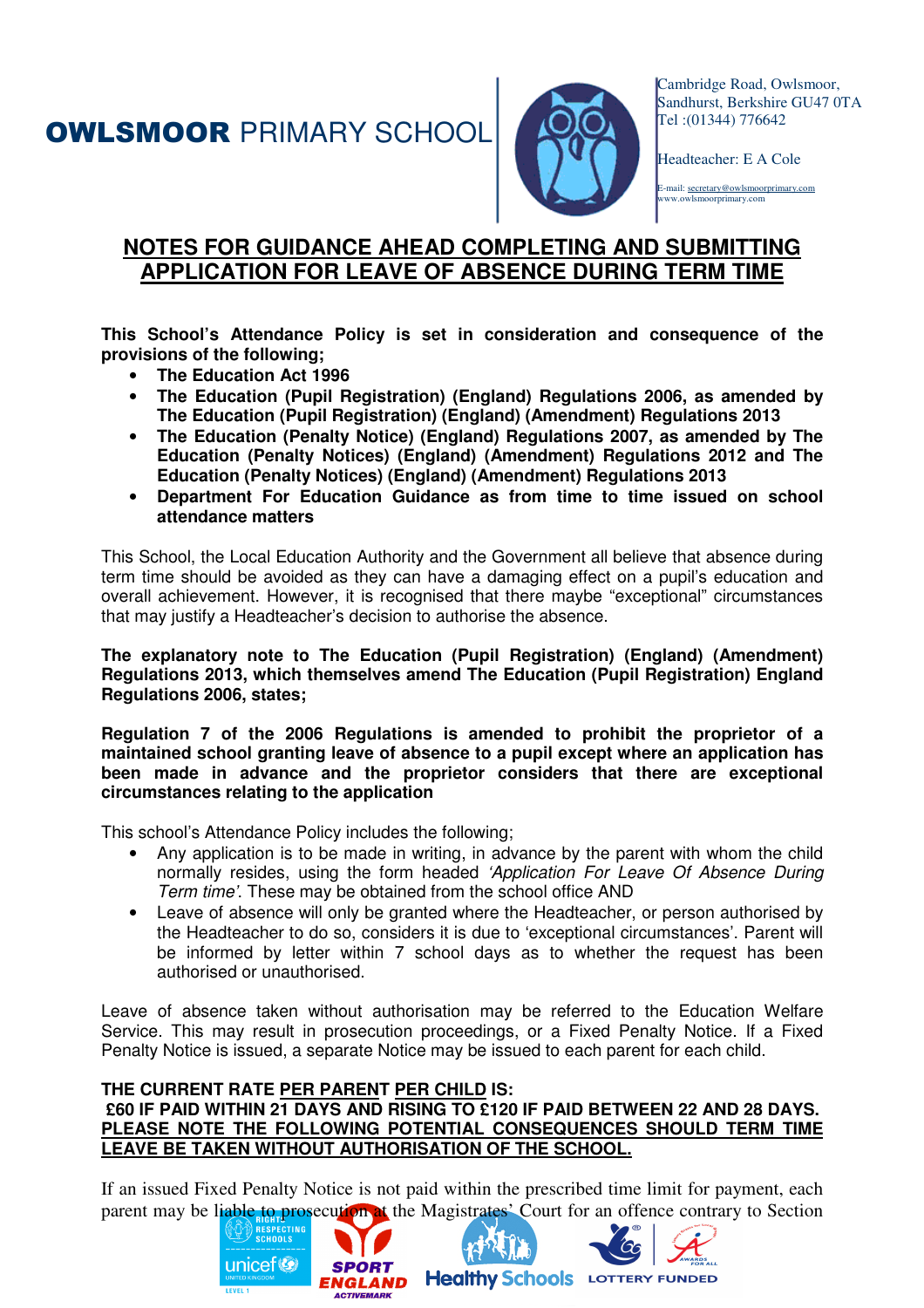444 Education Act 1996, (failure to secure regular attendance at school of a registered pupil of compulsory school age), in the same way as if the Fixed Penalty Notice had never been issued.

The purpose of the Fixed Penalty Notice, where it is considered appropriate for such Notice to be issued, is to give a parent the time limited opportunity to avoid prosecution for a substantive offence contrary to Section 444 Education 1996. Any such prosecution following non payment of an issued Fixed Penalty Notice will be for a substantive offence contrary to S. 444 Education Act 1996, rather than for non payment of an issued Fixed Penalty Notice.

Prosecution for the substantive offence, if proved, may, in respect of the less serious offence contrary to S. 444(1) Education Act 1996 (being the parent of a child of compulsory school age who fails to regularly attend school), result in each such parent receiving a criminal conviction and /or Sentence by way of a Fine not exceeding £1,000.00.

Prosecution for the substantive offence, if proved, may, in respect of the more serious offence contrary to S. 444 (1A) Education Act 1996 (where the parent knows that the child is failing to attend regularly at the school and the parent fails without reasonable justification to cause that child to regularly attend school), result in each such parent receiving a criminal conviction and / or Sentence by way of a Fine not exceeding £2,500.00 and / or to a term of imprisonment not exceeding three months, or else any such community based Sentence as deemed appropriate by the Court.

In addition, in all cases where one of the substantive offences is proved, the Prosecution will seek an Order for the Defendant to pay a contribution towards the Prosecution Costs of the case, including investigation costs, the application for which will be served upon the Defendants at the time of the relevant Court proceedings.

In addition, when a Court passes a sentence, it must also order that the relevant "Victim Surcharge" be paid by Defendants. Revenue raised from the Victim Surcharge is used by Central Government to fund victim of crime services through the "Victim and General Fund". The amount of the Victim Surcharge to be paid by Defendants depends on the type of Sentence imposed and, in the case of an adult offender receiving the maximum level of Sentence applicable for the type offences covered by this School's Attendance Policy, may result in a Victim Surcharge of up to £115.00 per Defendant / parent.

In addition to any other Sentence imposed, the Court has the ancillary power to impose a "Parenting Order", not exceeding 12 months in duration, on parents, where the Court considers such an Order appropriate. Any person found guilty of failing without reasonable excuse to comply with the requirement of a "Parenting Order" or with a direction of the nominated Responsible Officer in respect of it is liable to Breach proceedings and, in the event of conviction for the same, to a fine, not exceeding £1,000.00, and or any other non-imprisonable Sentencing option available to the Court in such case.

Note: The term "Parent" is as defined under Section 576 Education 1996, meaning;

- all natural parents, whether they are married
- any person who, although not a natural parent, has parental responsibility (as defined by the Children Act 1989) for a child or young person
	- any person who, although not a natural parent, has care of a child or young person

or not